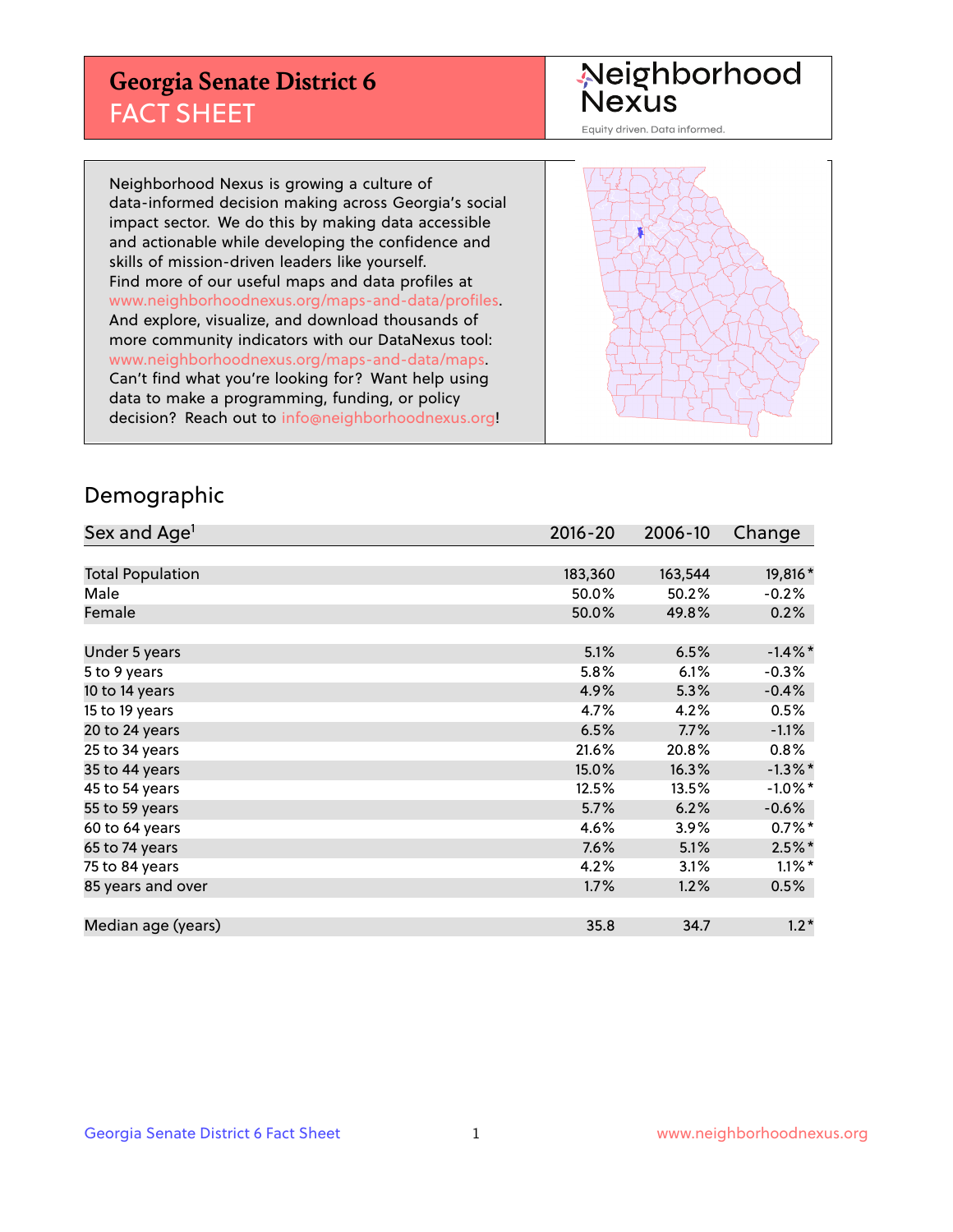## Demographic, continued...

| Race <sup>2</sup>                                            | $2016 - 20$ | 2006-10 | Change      |
|--------------------------------------------------------------|-------------|---------|-------------|
| <b>Total population</b>                                      | 183,360     | 163,544 | 19,816*     |
| One race                                                     | 95.9%       | 98.7%   | $-2.9%$ *   |
| White                                                        | 64.9%       | 65.8%   | $-0.9\%$ *  |
| <b>Black or African American</b>                             | 20.4%       | 21.6%   | $-1.2%$     |
| American Indian and Alaska Native                            | 0.7%        | 0.2%    | 0.5%        |
| Asian                                                        | 7.0%        | 5.5%    | $1.6\%$ *   |
| Native Hawaiian and Other Pacific Islander                   | 0.0%        | 0.1%    | $-0.1%$     |
| Some other race                                              | 2.7%        | 5.6%    | $-2.9\%$ *  |
| Two or more races                                            | 4.1%        | 1.3%    | $2.9\%$ *   |
| Race alone or in combination with other race(s) <sup>3</sup> | $2016 - 20$ | 2006-10 | Change      |
| Total population                                             | 183,360     | 163,544 | 19,816*     |
| White                                                        | 68.5%       | 66.8%   | $1.7\%$ *   |
| <b>Black or African American</b>                             | 22.2%       | 22.4%   | $-0.2%$     |
| American Indian and Alaska Native                            | 1.3%        | 0.5%    | $0.8\%$ *   |
| Asian                                                        | 8.3%        | 5.8%    | $2.5\%$ *   |
| Native Hawaiian and Other Pacific Islander                   | 0.2%        | 0.2%    | $0.0\%$     |
| Some other race                                              | 4.1%        | 5.8%    | $-1.7%$ *   |
| Hispanic or Latino and Race <sup>4</sup>                     | $2016 - 20$ | 2006-10 | Change      |
| <b>Total population</b>                                      | 183,360     | 163,544 | 19,816*     |
| Hispanic or Latino (of any race)                             | 7.9%        | 9.2%    | $-1.3%$     |
| Not Hispanic or Latino                                       | 92.1%       | 90.8%   | $1.3\%$ *   |
| White alone                                                  | 61.4%       | 61.4%   | 0.0%        |
| <b>Black or African American alone</b>                       | 19.9%       | 21.4%   | $-1.4%$     |
| American Indian and Alaska Native alone                      | 0.1%        | 0.1%    | $-0.1%$     |
| Asian alone                                                  | 7.0%        | 5.5%    | $1.5%$ *    |
| Native Hawaiian and Other Pacific Islander alone             | 0.0%        | 0.1%    | $-0.1%$     |
| Some other race alone                                        | 0.8%        | 1.4%    | $-0.6%$     |
| Two or more races                                            | 2.9%        | 1.0%    | $1.9\%$ *   |
| U.S. Citizenship Status <sup>5</sup>                         | $2016 - 20$ | 2006-10 | Change      |
| Foreign-born population                                      | 26,647      | 27,448  | $-801$      |
| Naturalized U.S. citizen                                     | 40.9%       | 26.5%   | 14.4%*      |
| Not a U.S. citizen                                           | 59.1%       | 73.5%   | $-14.4\%$ * |
|                                                              |             |         |             |
| Citizen, Voting Age Population <sup>6</sup>                  | $2016 - 20$ | 2006-10 | Change      |
| Citizen, 18 and over population                              | 133,909     | 112,222 | 21,687*     |
| Male                                                         | 49.6%       | 49.1%   | 0.5%        |
| Female                                                       | 50.4%       | 50.9%   | $-0.5%$ *   |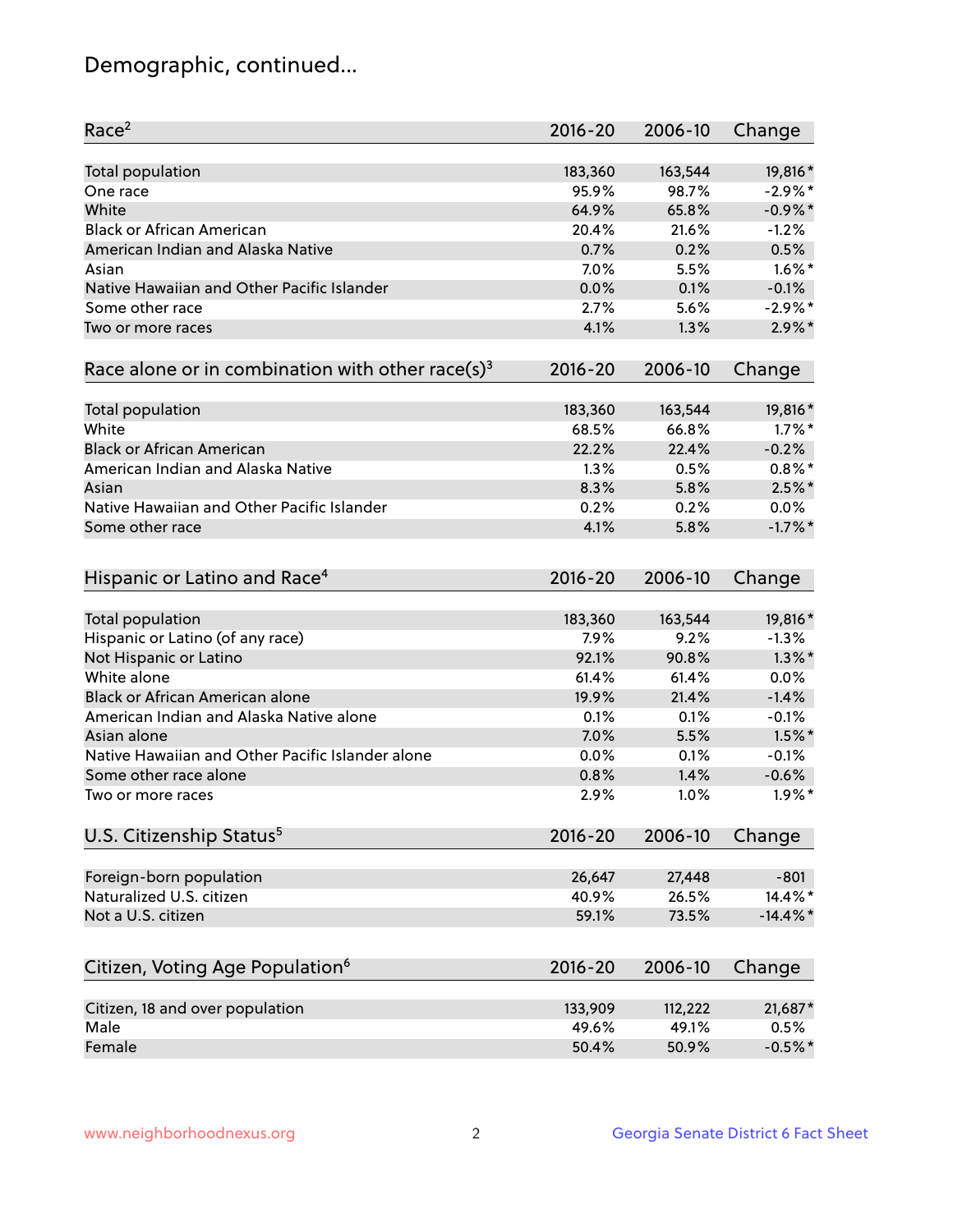#### Economic

| Income <sup>7</sup>                                 | $2016 - 20$ | 2006-10 | Change     |
|-----------------------------------------------------|-------------|---------|------------|
|                                                     |             |         |            |
| All households                                      | 82,355      | 73,271  | 9,084*     |
| Less than \$10,000                                  | 4.2%        | 5.7%    | $-1.4\%$ * |
| \$10,000 to \$14,999                                | 2.2%        | 3.9%    | $-1.7\%$ * |
| \$15,000 to \$24,999                                | 5.6%        | 7.8%    | $-2.2%$ *  |
| \$25,000 to \$34,999                                | 5.5%        | 8.4%    | $-2.9\%$ * |
| \$35,000 to \$49,999                                | 9.3%        | 12.4%   | $-3.1\%$ * |
| \$50,000 to \$74,999                                | 15.9%       | 16.8%   | $-0.9%$    |
| \$75,000 to \$99,999                                | 12.4%       | 10.7%   | $1.7\%$ *  |
| \$100,000 to \$149,999                              | 15.7%       | 14.3%   | $1.4\%$ *  |
| \$150,000 to \$199,999                              | 8.4%        | 6.2%    | $2.2\%$ *  |
| \$200,000 or more                                   | 20.8%       | 13.8%   | $7.0\%$ *  |
| Median household income (dollars)                   | 89,765      | 66,843  | 22,922*    |
| Mean household income (dollars)                     | 151,029     | 113,035 | 37,994*    |
| With earnings                                       | 85.8%       | 86.6%   | $-0.7%$    |
| Mean earnings (dollars)                             | 146,844     | 109,298 | 37,546*    |
| <b>With Social Security</b>                         | 19.6%       | 16.5%   | $3.1\%$ *  |
| Mean Social Security income (dollars)               | 22,894      | 17,150  | $5,744*$   |
| With retirement income                              | 12.6%       | 10.2%   | $2.3\%$ *  |
| Mean retirement income (dollars)                    | 45,351      | 36,674  | 8,677*     |
| With Supplemental Security Income                   | 1.8%        | 1.2%    | 0.5%       |
| Mean Supplemental Security Income (dollars)         | 5,662       | 9,981   | $-4,318$   |
| With cash public assistance income                  | 0.8%        | 0.9%    | $-0.1%$    |
| Mean cash public assistance income (dollars)        | 137         | 4,257   | $-4,119$   |
| With Food Stamp/SNAP benefits in the past 12 months | 3.1%        | 3.9%    | $-0.8%$    |
|                                                     |             |         |            |
| Families                                            | 41,597      | 36,672  | 4,925*     |
| Less than \$10,000                                  | 2.3%        | 3.8%    | $-1.5%$    |
| \$10,000 to \$14,999                                | 1.1%        | 2.0%    | $-1.0%$    |
| \$15,000 to \$24,999                                | 3.9%        | 5.4%    | $-1.5%$    |
| \$25,000 to \$34,999                                | 3.4%        | 5.8%    | $-2.4%$    |
| \$35,000 to \$49,999                                | 6.4%        | 9.5%    | $-3.1%$    |
| \$50,000 to \$74,999                                | 10.9%       | 14.3%   | $-3.4\%$ * |
| \$75,000 to \$99,999                                | 9.6%        | 10.4%   | $-0.8%$    |
| \$100,000 to \$149,999                              | 16.7%       | 16.1%   | 0.6%       |
| \$150,000 to \$199,999                              | 10.9%       | 9.2%    | $1.8\%$ *  |
| \$200,000 or more                                   | 34.8%       | 23.4%   | $11.4\%$ * |
| Median family income (dollars)                      | 137,658     | 96,864  | 40,794*    |
| Mean family income (dollars)                        | 213,583     | 159,158 | 54,425*    |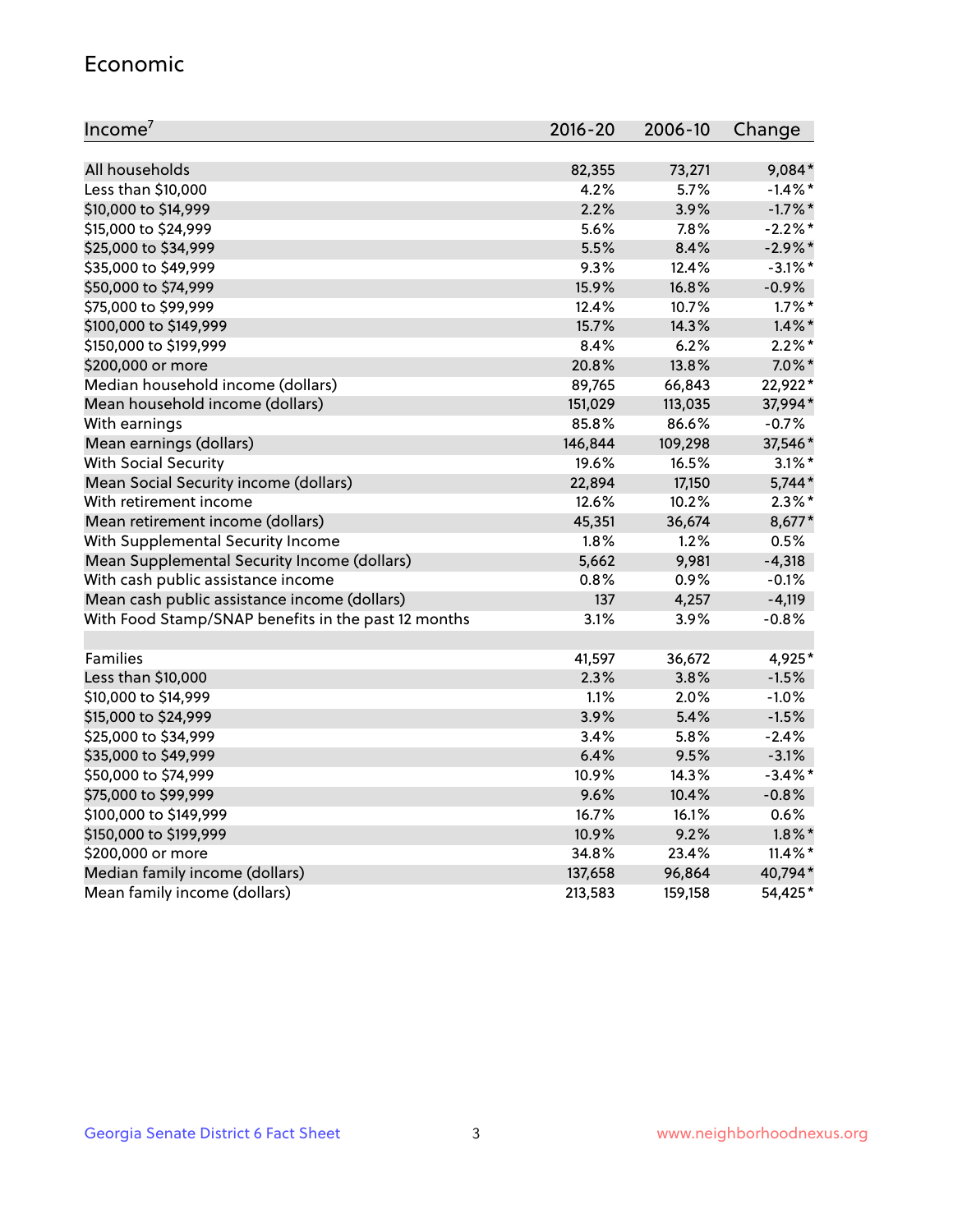## Economic, continued...

| Income, continued <sup>8</sup>                                        | $2016 - 20$ | 2006-10 | Change     |
|-----------------------------------------------------------------------|-------------|---------|------------|
|                                                                       |             |         |            |
| Nonfamily households                                                  | 40,758      | 36,599  | 4,159*     |
| Median nonfamily income (dollars)                                     | 63,121      | 49,481  | 13,641*    |
| Mean nonfamily income (dollars)                                       | 84,693      | 65,818  | 18,876*    |
| Median earnings for workers (dollars)                                 | 57,117      | 41,557  | 15,560*    |
| Median earnings for male full-time, year-round workers<br>(dollars)   | 81,264      | 65,869  | 15,395*    |
| Median earnings for female full-time, year-round workers<br>(dollars) | 61,562      | 48,090  | 13,472*    |
| Per capita income (dollars)                                           | 69,454      | 51,491  | 17,963*    |
| Families and People Below Poverty Level <sup>9</sup>                  | $2016 - 20$ | 2006-10 | Change     |
|                                                                       |             |         |            |
| <b>All families</b>                                                   | 5.5%        | 7.6%    | $-2.0\%$ * |
| With related children under 18 years                                  | 7.6%        | 12.2%   | $-4.6%$    |
| With related children under 5 years only                              | 6.8%        | 9.5%    | $-2.6%$    |
| Married couple families                                               | 4.2%        | 3.8%    | 0.3%       |
| With related children under 18 years                                  | 5.6%        | 5.7%    | $-0.1%$    |
| With related children under 5 years only                              | 3.4%        | 2.5%    | 0.9%       |
| Families with female householder, no husband present                  | 11.8%       | 22.0%   | $-10.2%$   |
| With related children under 18 years                                  | 15.3%       | 29.0%   | $-13.7%$   |
| With related children under 5 years only                              | 29.0%       | 42.1%   | $-13.1%$   |
| All people                                                            | 8.4%        | 11.7%   | $-3.3\%$ * |
| Under 18 years                                                        | 9.3%        | 14.0%   | $-4.8%$    |
| Related children under 18 years                                       | 9.0%        | 14.0%   | $-5.0\%$ * |
| Related children under 5 years                                        | 10.4%       | 15.3%   | $-4.8%$    |
| Related children 5 to 17 years                                        | 8.4%        | 13.4%   | $-4.9%$    |
| 18 years and over                                                     | 8.2%        | 11.1%   | $-2.9\%$ * |
| 18 to 64 years                                                        | 8.5%        | 11.5%   | $-3.0\%$ * |
| 65 years and over                                                     | 6.9%        | 8.3%    | $-1.3%$    |
| People in families                                                    | 6.1%        | 8.5%    | $-2.5%$ *  |
| Unrelated individuals 15 years and over                               | 13.6%       | 18.7%   | $-5.2%$    |
|                                                                       |             |         |            |
| Non-Hispanic white people                                             | 5.3%        | 6.1%    | $-0.8%$    |
| Black or African-American people                                      | 13.9%       | 23.1%   | $-9.2%$ *  |
| Asian people                                                          | 8.2%        | 12.5%   | $-4.4%$    |
| Hispanic or Latino people                                             | 19.4%       | 24.0%   | $-4.5%$    |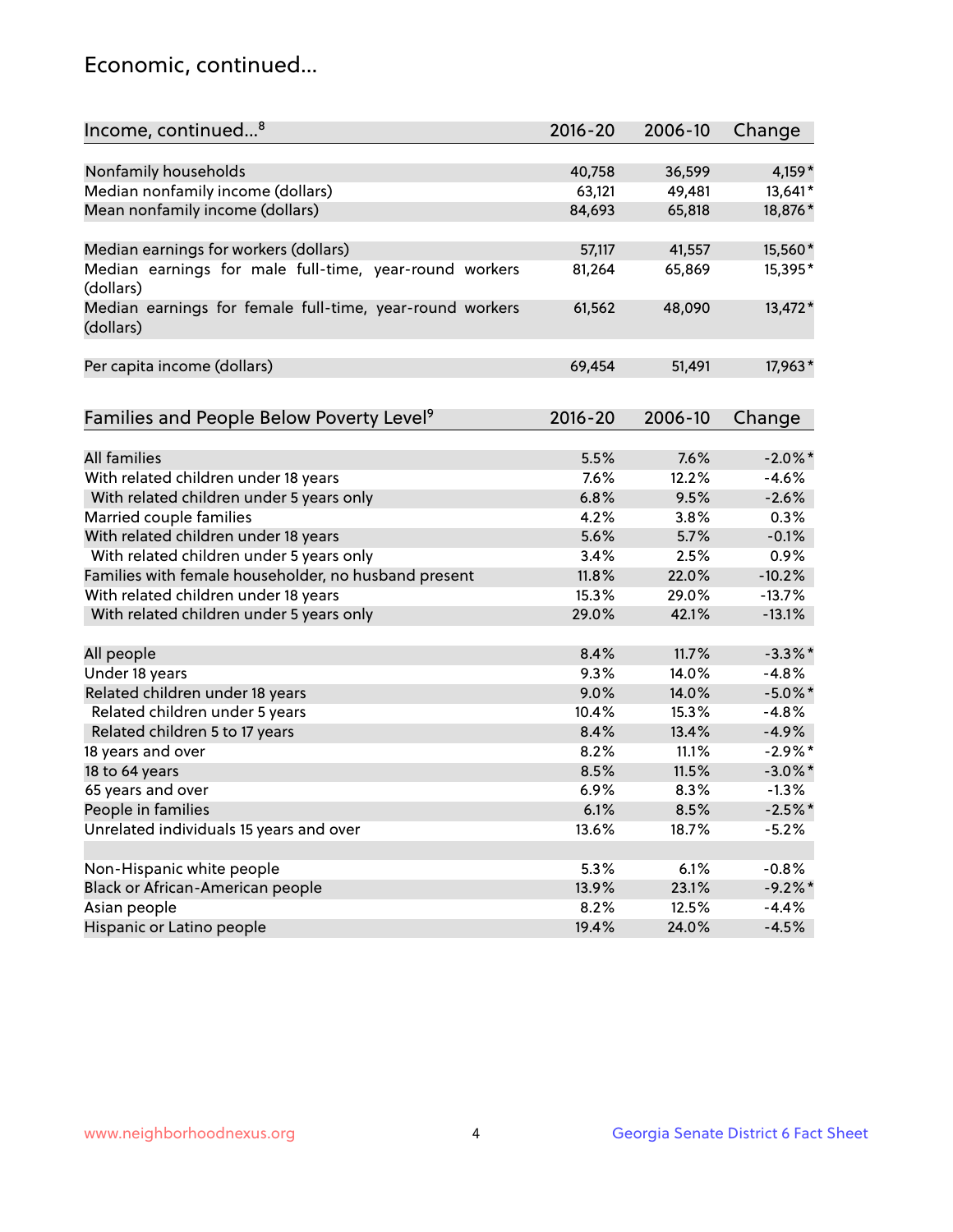## Employment

| Employment Status <sup>10</sup>                               | $2016 - 20$ | 2006-10 | Change     |
|---------------------------------------------------------------|-------------|---------|------------|
|                                                               |             |         |            |
| Population 16 years and over                                  | 152,862     | 132,910 | 19,952*    |
| In labor force                                                | 71.3%       | 71.5%   | $-0.2%$    |
| Civilian labor force                                          | 71.1%       | 71.3%   | $-0.1%$    |
| Employed                                                      | 68.7%       | 66.9%   | 1.7%       |
| Unemployed                                                    | 2.5%        | 4.3%    | $-1.8%$    |
| <b>Armed Forces</b>                                           | 0.2%        | 0.2%    | $-0.0%$    |
| Not in labor force                                            | 28.7%       | 28.5%   | 0.2%       |
|                                                               |             |         |            |
| Civilian labor force                                          | 108,745     | 94,721  | 14,024*    |
| <b>Unemployment Rate</b>                                      | 3.5%        | 6.1%    | $-2.6%$    |
| Females 16 years and over                                     | 76,345      | 66,306  | 10,039*    |
| In labor force                                                | 66.1%       | 65.8%   | 0.3%       |
| Civilian labor force                                          | 66.0%       | 65.6%   | 0.4%       |
| Employed                                                      | 63.7%       | 61.1%   | 2.6%       |
|                                                               |             |         |            |
| Own children of the householder under 6 years                 | 10,872      | 12,751  | $-1,879*$  |
| All parents in family in labor force                          | 66.5%       | 60.6%   | 5.9%       |
|                                                               |             |         |            |
| Own children of the householder 6 to 17 years                 | 22,627      | 19,618  | $3,010*$   |
| All parents in family in labor force                          | 65.8%       | 60.3%   | 5.5%       |
|                                                               |             |         |            |
| Industry <sup>11</sup>                                        | $2016 - 20$ | 2006-10 | Change     |
| Civilian employed population 16 years and over                | 104,945     | 88,962  | 15,983*    |
| Agriculture, forestry, fishing and hunting, and mining        | 0.2%        | 0.1%    | 0.1%       |
| Construction                                                  | 4.1%        | 5.9%    | $-1.9%$ *  |
| Manufacturing                                                 | 6.1%        | 6.3%    | $-0.2%$    |
| Wholesale trade                                               | 3.7%        | 4.0%    | $-0.3%$    |
| Retail trade                                                  | 8.9%        | 8.9%    | 0.0%       |
| Transportation and warehousing, and utilities                 | 4.3%        | 4.5%    | $-0.1%$    |
| Information                                                   | 3.9%        | 4.6%    | $-0.6%$    |
| Finance and insurance, and real estate and rental and leasing | 13.0%       | 11.7%   | $1.3\%$ *  |
| Professional, scientific, and management, and administrative  | 24.6%       | 21.0%   | $3.6\%$ *  |
| and waste management services                                 |             |         |            |
| Educational services, and health care and social assistance   | 17.2%       | 16.0%   | $1.2\%$ *  |
| Arts, entertainment, and recreation, and accommodation and    | 7.6%        | 9.9%    | $-2.3\%$ * |
| food services                                                 |             |         |            |
| Other services, except public administration                  | 3.5%        | 4.3%    | $-0.8%$    |
| Public administration                                         | 2.7%        | 2.8%    | $-0.0%$    |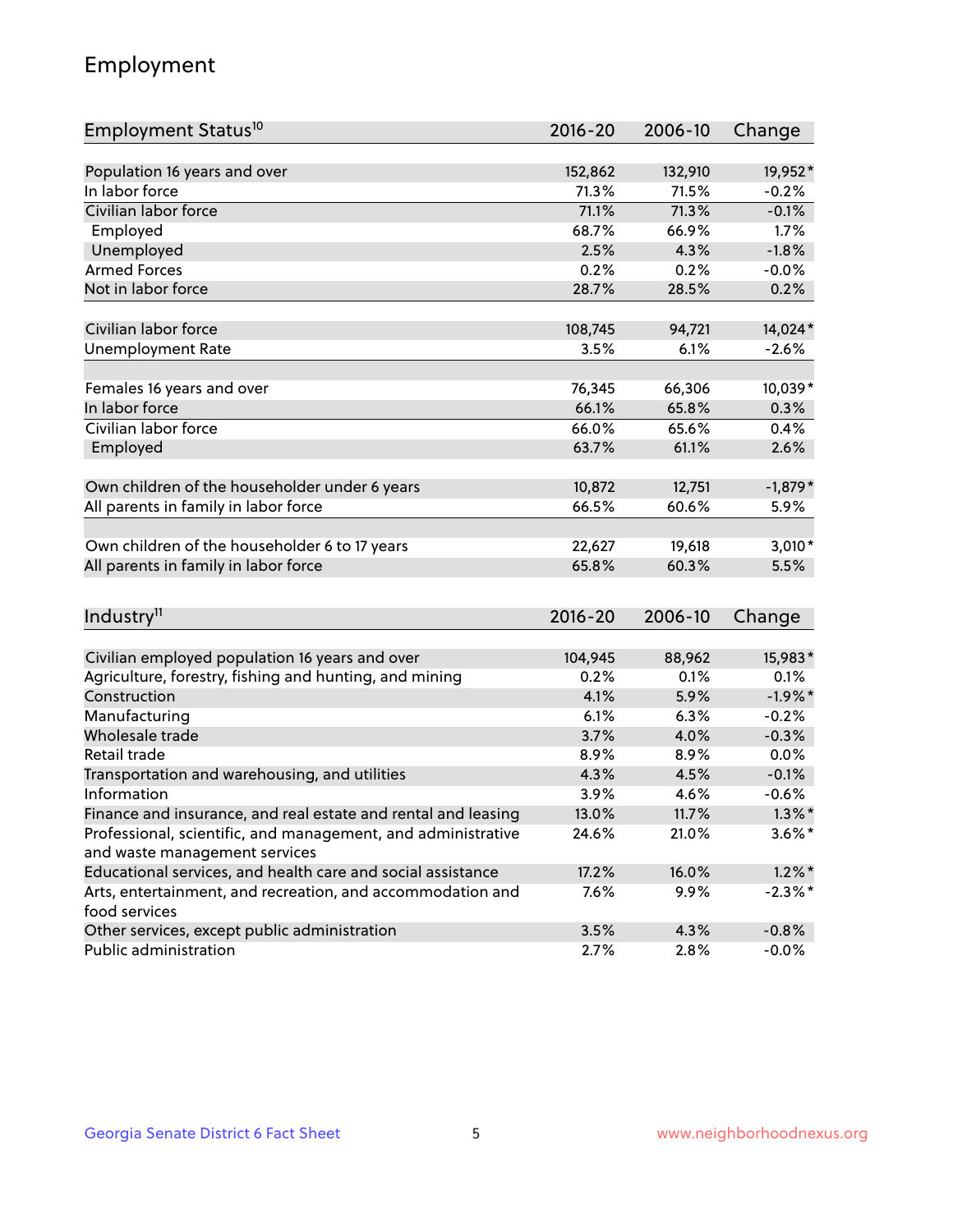## Employment, continued...

| Occupation <sup>12</sup>                                                   | $2016 - 20$ | 2006-10 | Change     |
|----------------------------------------------------------------------------|-------------|---------|------------|
| Civilian employed population 16 years and over                             | 104,945     | 88,962  | 15,983*    |
| Management, business, science, and arts occupations                        | 62.2%       | 51.5%   | 10.7%*     |
| Service occupations                                                        | 8.6%        | 11.7%   | $-3.1\%$ * |
| Sales and office occupations                                               | 21.0%       | 24.9%   | $-3.9\%$ * |
| Natural<br>and<br>resources,<br>construction,<br>maintenance               | 3.2%        | 5.8%    | $-2.5%$    |
| occupations                                                                |             |         |            |
| Production, transportation, and material moving occupations                | 4.9%        | 6.1%    | $-1.2%$ *  |
| Class of Worker <sup>13</sup>                                              | $2016 - 20$ | 2006-10 | Change     |
|                                                                            |             |         |            |
| Civilian employed population 16 years and over                             | 104,945     | 88,962  | 15,983*    |
| Private wage and salary workers                                            | 85.9%       | 85.1%   | 0.8%       |
| Government workers                                                         | 8.2%        | 8.3%    | $-0.1%$    |
| Self-employed in own not incorporated business workers                     | 5.8%        | 6.4%    | $-0.6%$    |
| Unpaid family workers                                                      | 0.1%        | 0.1%    | $-0.0%$    |
| Job Flows <sup>14</sup>                                                    | 2019        | 2010    | Change     |
|                                                                            |             |         |            |
| Total Jobs in district                                                     | 194,790     | 149,369 | 45,421     |
| Held by residents of district                                              | 8.6%        | 8.4%    | 0.2%       |
| Held by non-residents of district                                          | 91.4%       | 91.6%   | $-0.2%$    |
| Jobs by Industry Sector <sup>15</sup>                                      | 2019        | 2010    | Change     |
|                                                                            |             |         |            |
| Total Jobs in district                                                     | 194,790     | 149,369 | 45,421     |
| <b>Goods Producing sectors</b>                                             | 6.7%        | 6.9%    | $-0.2%$    |
| Trade, Transportation, and Utilities sectors                               | 15.1%       | 22.5%   | $-7.4%$    |
| All Other Services sectors                                                 | 78.2%       | 70.6%   | 7.6%       |
| Total Jobs in district held by district residents                          | 16,658      | 12,525  | 4,133      |
|                                                                            |             |         |            |
| <b>Goods Producing sectors</b>                                             | 5.8%        | 4.9%    | 0.8%       |
| Trade, Transportation, and Utilities sectors<br>All Other Services sectors | 12.3%       | 17.4%   | $-5.1%$    |
|                                                                            | 81.9%       | 77.7%   | 4.2%       |
| Jobs by Earnings <sup>16</sup>                                             | 2019        | 2010    | Change     |
|                                                                            |             |         |            |
| Total Jobs in district                                                     | 194,790     | 149,369 | 45,421     |
| Jobs with earnings \$1250/month or less                                    | 18.4%       | 20.8%   | $-2.4%$    |
| Jobs with earnings \$1251/month to \$3333/month                            | 26.6%       | 32.0%   | $-5.4%$    |
| Jobs with earnings greater than \$3333/month                               | 54.9%       | 47.2%   | 7.8%       |
| Total Jobs in district held by district residents                          | 16,658      | 12,525  | 4,133      |
| Jobs with earnings \$1250/month or less                                    | 15.4%       | 17.7%   | $-2.3%$    |
| Jobs with earnings \$1251/month to \$3333/month                            | 20.2%       | 25.7%   | $-5.5%$    |
| Jobs with earnings greater than \$3333/month                               | 64.5%       | 56.7%   | 7.8%       |
|                                                                            |             |         |            |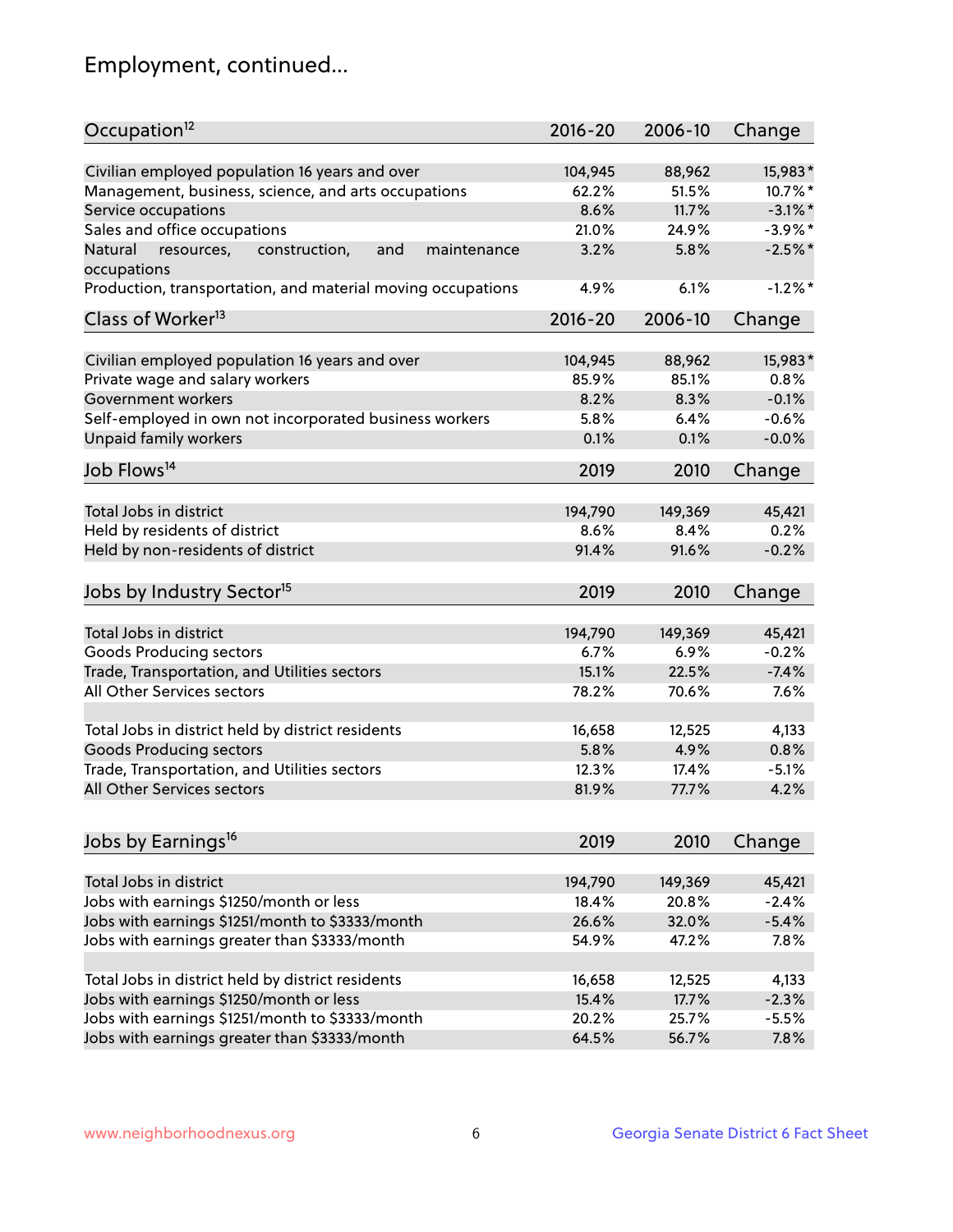## Employment, continued...

| 45,421  |
|---------|
| 1.4%    |
| $-5.4%$ |
| 3.9%    |
|         |
| 4,133   |
| 1.1%    |
| $-2.9%$ |
| 1.8%    |
|         |

#### Education

| School Enrollment <sup>18</sup>                | $2016 - 20$ | 2006-10 | Change               |
|------------------------------------------------|-------------|---------|----------------------|
|                                                |             |         |                      |
| Population 3 years and over enrolled in school | 40,740      | 37,868  | $2,872*$             |
| Nursery school, preschool                      | 7.3%        | $9.0\%$ | $-1.7\%$             |
| Kindergarten                                   | 6.5%        | 5.7%    | 0.7%                 |
| Elementary school (grades 1-8)                 | 36.7%       | 38.0%   | $-1.3%$              |
| High school (grades 9-12)                      | 20.0%       | 14.2%   | $5.8\%$ *            |
| College or graduate school                     | 29.5%       | 33.1%   | $-3.5%$ *            |
| Educational Attainment <sup>19</sup>           | $2016 - 20$ | 2006-10 | Change               |
|                                                |             |         |                      |
| Population 25 years and over                   | 133,833     | 114,768 | 19,066*              |
| Less than 9th grade                            | 2.4%        | 3.1%    | $-0.7%$              |
| 9th to 12th grade, no diploma                  | 1.9%        | 4.2%    | $-2.2%$              |
| High school graduate (includes equivalency)    | 10.4%       | 13.7%   | $-3.3\%$ *           |
| Some college, no degree                        | 12.4%       | 15.6%   | $-3.3\%$ *           |
| Associate's degree                             | 4.5%        | 3.8%    | 0.7%                 |
| Bachelor's degree                              | 40.0%       | 37.1%   | $2.9\%$ *            |
| Graduate or professional degree                | 28.5%       | 22.5%   | $6.0\%$ <sup>*</sup> |
|                                                |             |         |                      |
| Percent high school graduate or higher         | 95.7%       | 92.7%   | $3.0\%$ *            |
| Percent bachelor's degree or higher            | 68.5%       | 59.6%   | 8.9%*                |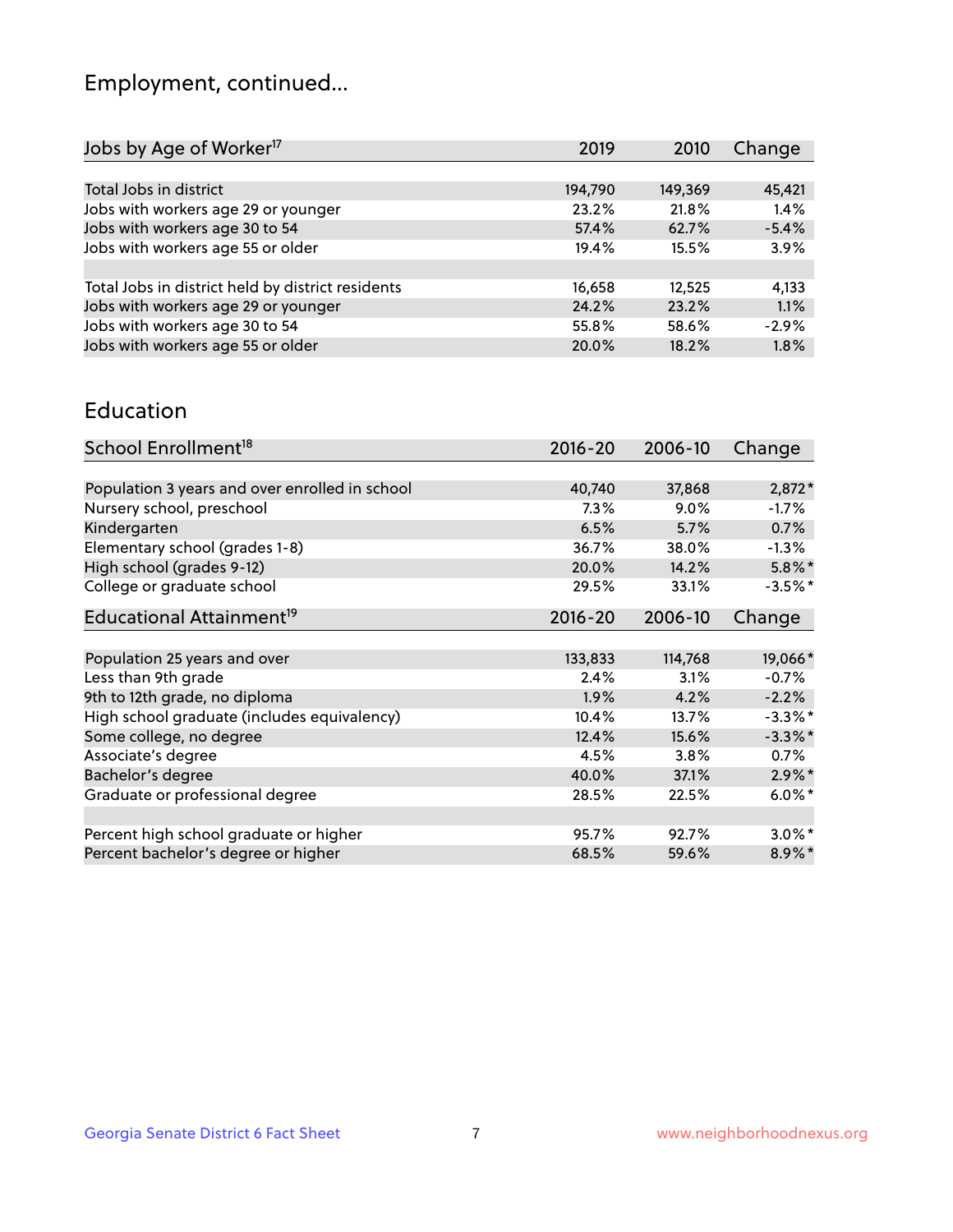## Housing

| Households by Type <sup>20</sup>                     | 2016-20         | 2006-10         | Change                |
|------------------------------------------------------|-----------------|-----------------|-----------------------|
|                                                      |                 |                 |                       |
| <b>Total households</b>                              | 82,355          | 73,271          | 9,084*                |
| Family households (families)                         | 50.5%           | 50.0%           | 0.5%                  |
| With own children under 18 years                     | 22.2%           | 23.6%           | $-1.3%$               |
| Married-couple family                                | 39.4%           | 38.9%           | 0.5%                  |
| With own children of the householder under 18 years  | 16.3%           | 17.1%           | $-0.8%$               |
| Male householder, no wife present, family            | 3.3%            | 3.0%            | 0.4%                  |
| With own children of the householder under 18 years  | 1.5%            | 1.5%            | $-0.0%$               |
| Female householder, no husband present, family       | 7.8%            | 8.2%            | $-0.4%$               |
| With own children of the householder under 18 years  | 4.4%            | 5.0%            | $-0.6%$               |
| Nonfamily households                                 | 49.5%           | 50.0%           | $-0.5%$               |
| Householder living alone                             | 38.3%           | 40.4%           | $-2.1\%$ *            |
| 65 years and over                                    | 9.0%            | 6.8%            | $2.2\%$ *             |
|                                                      |                 |                 |                       |
| Households with one or more people under 18 years    | 23.4%           | 24.7%           | $-1.3%$               |
| Households with one or more people 65 years and over | 21.1%           | 15.5%           | $5.6\%$ *             |
| Average household size                               | 2.19            | 2.17            | 0.02                  |
| Average family size                                  | 2.97            | 2.99            | $-0.02$               |
|                                                      |                 |                 |                       |
| Housing Occupancy <sup>21</sup>                      | 2016-20         | 2006-10         | Change                |
| Total housing units                                  | 91,496          | 85,401          | $6,096*$              |
| Occupied housing units                               | 90.0%           | 85.8%           | $4.2\%$ *             |
| Vacant housing units                                 | 10.0%           | 14.2%           | $-4.2%$ *             |
|                                                      |                 |                 |                       |
| Homeowner vacancy rate                               | 1.6             | 5.6             | $-3.9*$               |
| Rental vacancy rate                                  | 6.2             | 12.5            | $-6.3*$               |
|                                                      |                 |                 |                       |
| Units in Structure <sup>22</sup>                     | $2016 - 20$     | 2006-10         | Change                |
|                                                      |                 |                 |                       |
| Total housing units<br>1-unit, detached              | 91,496<br>36.8% | 85,401<br>37.9% | $6,096*$<br>$-1.2%$ * |
|                                                      |                 |                 |                       |
| 1-unit, attached                                     | 10.0%<br>0.8%   | 9.5%            | 0.5%                  |
| 2 units                                              |                 | 0.8%            | $-0.0%$               |
| 3 or 4 units                                         | 2.4%            | 3.3%            | $-0.9%$               |
| 5 to 9 units                                         | 8.5%            | 11.3%           | $-2.8\%$ *            |
| 10 to 19 units                                       | 12.2%           | 16.3%           | $-4.1%$ *             |
| 20 or more units                                     | 28.9%           | 20.5%           | $8.4\%$ *             |
| Mobile home                                          | 0.3%            | 0.3%            | $0.0\%$               |
| Boat, RV, van, etc.                                  | 0.1%            | 0.0%            | 0.1%                  |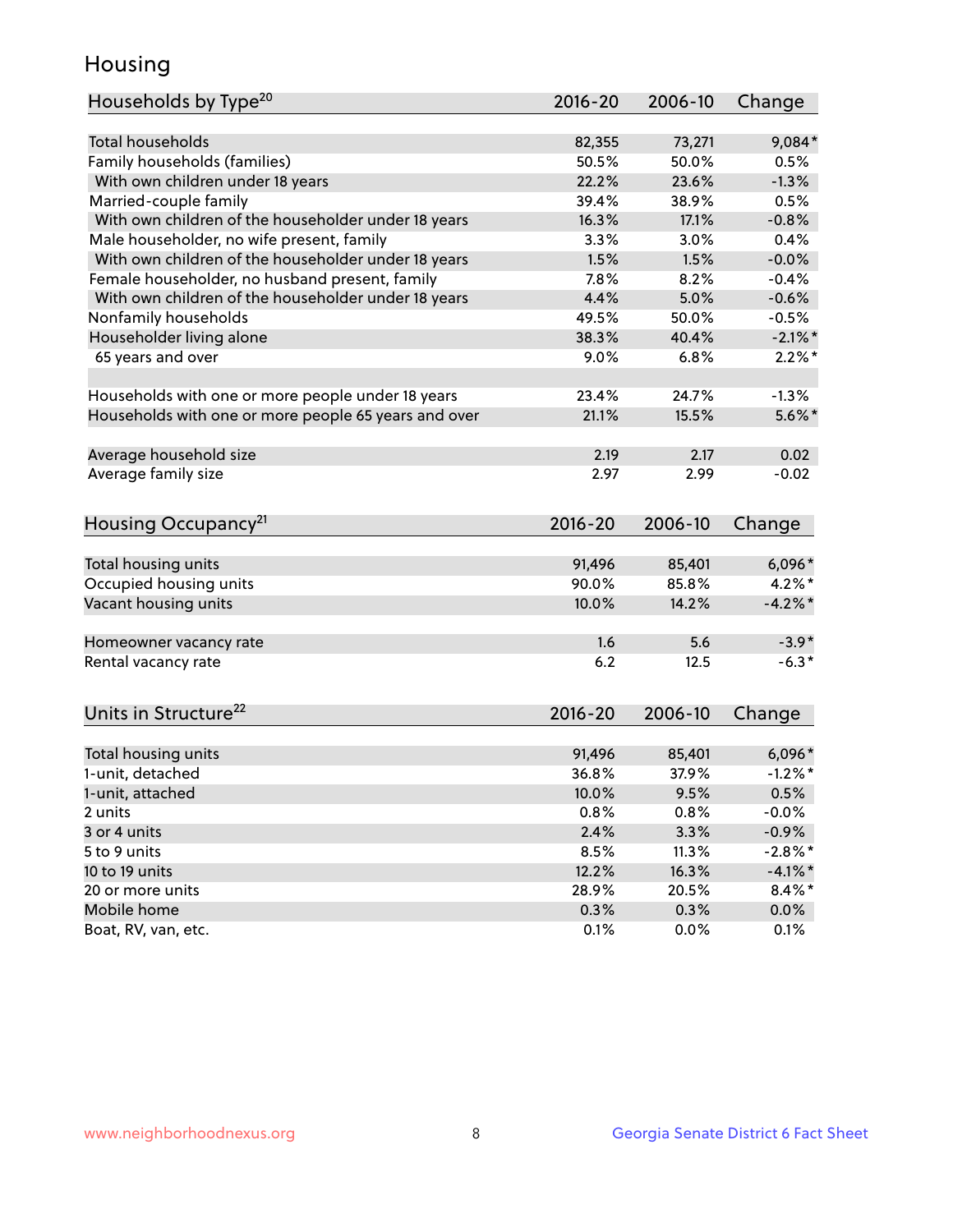## Housing, Continued...

| Year Structure Built <sup>23</sup>             | 2016-20     | 2006-10 | Change     |
|------------------------------------------------|-------------|---------|------------|
| Total housing units                            | 91,496      | 85,401  | 6,096*     |
| Built 2014 or later                            | 9.0%        | (X)     | (X)        |
| Built 2010 to 2013                             | 3.3%        | (X)     | (X)        |
| Built 2000 to 2009                             | 16.5%       | 15.0%   | $1.4\%$ *  |
| Built 1990 to 1999                             | 14.7%       | 17.1%   | $-2.4\%$ * |
| Built 1980 to 1989                             | 19.9%       | 23.0%   | $-3.1\%$ * |
| Built 1970 to 1979                             | 17.0%       | 19.3%   | $-2.3\%$ * |
| Built 1960 to 1969                             | 8.5%        | 12.1%   | $-3.7\%$ * |
| Built 1950 to 1959                             | 5.9%        | 8.4%    | $-2.5%$ *  |
| Built 1940 to 1949                             | 2.6%        | 2.5%    | 0.1%       |
| Built 1939 or earlier                          | 2.7%        | 2.5%    | 0.3%       |
| Housing Tenure <sup>24</sup>                   | $2016 - 20$ | 2006-10 | Change     |
|                                                |             |         |            |
| Occupied housing units                         | 82,355      | 73,271  | $9,084*$   |
| Owner-occupied                                 | 51.4%       | 53.2%   | $-1.9%$ *  |
| Renter-occupied                                | 48.6%       | 46.8%   | $1.9\%$ *  |
| Average household size of owner-occupied unit  | 2.42        | 2.30    | $0.12*$    |
| Average household size of renter-occupied unit | 1.94        | 2.02    | $-0.07$    |
| Residence 1 Year Ago <sup>25</sup>             | $2016 - 20$ | 2006-10 | Change     |
| Population 1 year and over                     | 181,457     | 161,326 | 20,131*    |
| Same house                                     | 79.9%       | 76.2%   | $3.7\%$ *  |
| Different house in the U.S.                    | 19.2%       | 22.5%   | $-3.3\%$ * |
| Same county                                    | 9.0%        | 11.3%   | $-2.2%$ *  |
| Different county                               | 10.2%       | 11.3%   | $-1.1%$    |
| Same state                                     | 6.1%        | 6.3%    | $-0.2%$    |
| Different state                                | 4.1%        | 5.0%    | $-0.9%$    |
| Abroad                                         | 0.9%        | 1.3%    | $-0.4%$    |
| Value of Housing Unit <sup>26</sup>            | $2016 - 20$ | 2006-10 | Change     |
|                                                |             |         |            |
| Owner-occupied units                           | 42,302      | 38,994  | $3,307*$   |
| Less than \$50,000                             | 1.3%        | 1.1%    | 0.2%       |
| \$50,000 to \$99,999                           | 1.4%        | 3.2%    | $-1.7%$    |
| \$100,000 to \$149,999                         | 5.4%        | 10.1%   | $-4.6\%$ * |
| \$150,000 to \$199,999                         | 8.9%        | 11.9%   | $-2.9\%$ * |
| \$200,000 to \$299,999                         | 14.2%       | 18.4%   | $-4.3\%$ * |
| \$300,000 to \$499,999                         | 26.6%       | 21.9%   | 4.7%*      |
| \$500,000 to \$999,999                         | 26.3%       | 21.5%   | 4.8%*      |
| \$1,000,000 or more                            | 15.8%       | 12.0%   | $3.8\%$ *  |
| Median (dollars)                               | 436,589     | 340,097 | 96,492*    |
| Mortgage Status <sup>27</sup>                  | $2016 - 20$ | 2006-10 | Change     |
| Owner-occupied units                           | 42,302      | 38,994  | $3,307*$   |
| Housing units with a mortgage                  | 71.0%       | 77.7%   | $-6.7\%$ * |
| Housing units without a mortgage               | 29.0%       | 22.3%   | $6.7\%$ *  |
|                                                |             |         |            |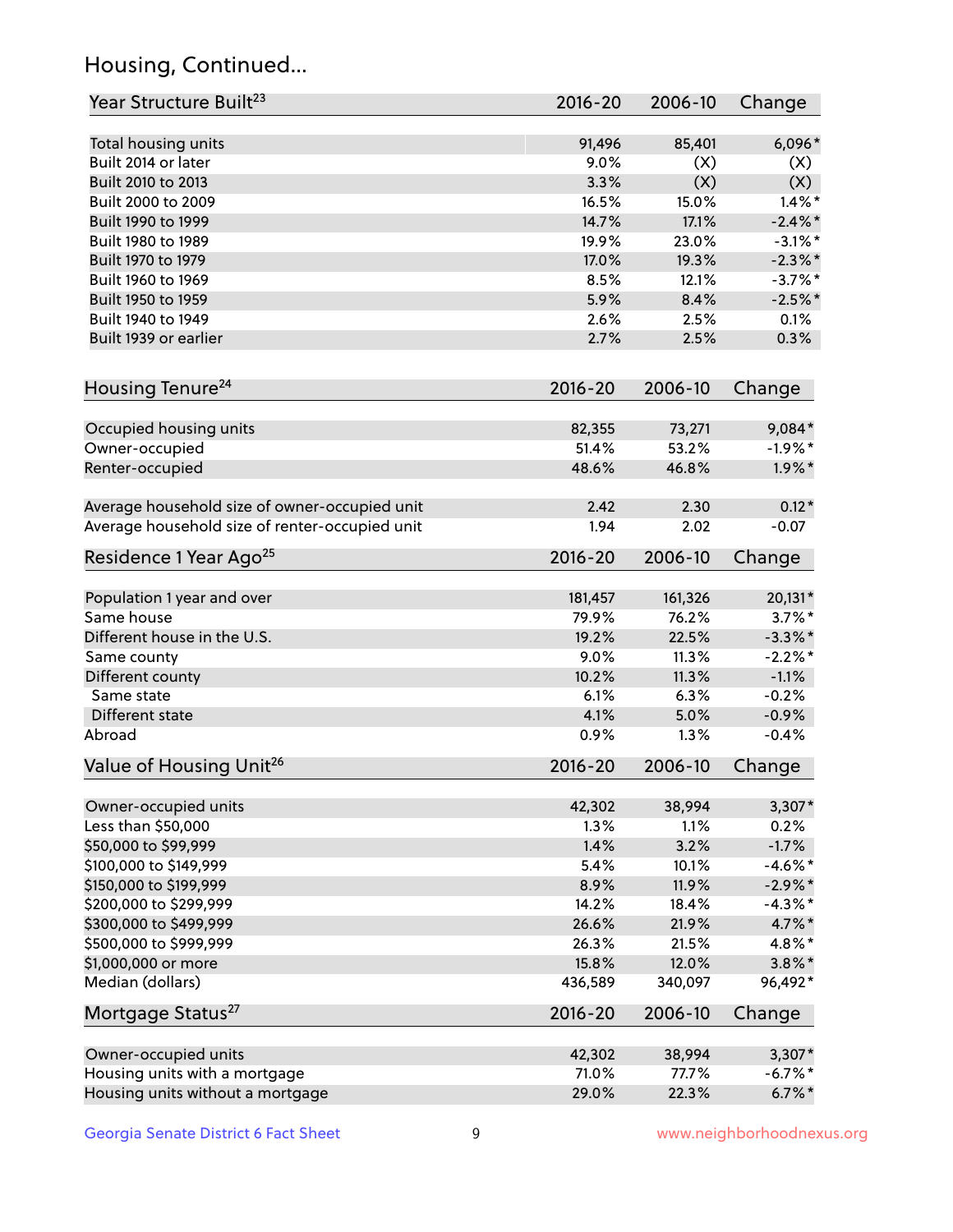## Housing, Continued...

| Selected Monthly Owner Costs <sup>28</sup>                                            | $2016 - 20$ | 2006-10 | Change     |
|---------------------------------------------------------------------------------------|-------------|---------|------------|
| Housing units with a mortgage                                                         | 30,042      | 30,304  | $-262$     |
| Less than \$300                                                                       | 0.4%        | 0.0%    | 0.3%       |
| \$300 to \$499                                                                        | 0.1%        | 0.5%    | $-0.4%$    |
| \$500 to \$999                                                                        | 4.7%        | 6.0%    | $-1.4%$    |
| \$1,000 to \$1,499                                                                    | 19.7%       | 16.5%   | $3.2\%$ *  |
| \$1,500 to \$1,999                                                                    | 15.2%       | 22.2%   | $-6.9\%$ * |
| \$2,000 to \$2,999                                                                    | 24.9%       | 24.5%   | 0.4%       |
| \$3,000 or more                                                                       | 35.0%       | 30.2%   | 4.8%*      |
| Median (dollars)                                                                      | 2,362       | 2,167   | 195*       |
| Housing units without a mortgage                                                      | 12,260      | 8,691   | 3,569*     |
| Less than \$150                                                                       | 0.9%        | 0.8%    | 0.1%       |
| \$150 to \$249                                                                        | 2.8%        | 2.4%    | 0.4%       |
| \$250 to \$349                                                                        | 5.5%        | 10.8%   | $-5.3%$    |
| \$350 to \$499                                                                        | 13.3%       | 18.0%   | $-4.7%$    |
| \$500 to \$699                                                                        | 20.2%       | 20.9%   | $-0.7%$    |
| \$700 or more                                                                         | 57.4%       | 47.2%   | 10.2%*     |
| Median (dollars)                                                                      | 783         | 667     | $116*$     |
| Selected Monthly Owner Costs as a Percentage of<br>Household Income <sup>29</sup>     | $2016 - 20$ | 2006-10 | Change     |
| Housing units with a mortgage (excluding units where<br>SMOCAPI cannot be computed)   | 29,796      | 30,127  | $-331$     |
| Less than 20.0 percent                                                                | 55.5%       | 39.3%   | 16.2%*     |
| 20.0 to 24.9 percent                                                                  | 12.6%       | 14.5%   | $-1.9%$ *  |
| 25.0 to 29.9 percent                                                                  | 8.8%        | 11.3%   | $-2.5%$ *  |
| 30.0 to 34.9 percent                                                                  | 4.9%        | 7.6%    | $-2.7\%$ * |
| 35.0 percent or more                                                                  | 18.3%       | 27.3%   | $-9.0\%$ * |
| Not computed                                                                          | 245         | 177     | 68         |
| Housing unit without a mortgage (excluding units where<br>SMOCAPI cannot be computed) | 12,058      | 8,649   | $3,409*$   |
| Less than 10.0 percent                                                                | 53.9%       | 45.9%   | 8.0%       |
| 10.0 to 14.9 percent                                                                  | 16.3%       | 17.4%   | $-1.1%$    |
| 15.0 to 19.9 percent                                                                  | 8.1%        | 11.3%   | $-3.3%$    |
| 20.0 to 24.9 percent                                                                  | 5.3%        | 6.7%    | $-1.4%$    |
| 25.0 to 29.9 percent                                                                  | 3.2%        | 3.7%    | $-0.5%$    |
| 30.0 to 34.9 percent                                                                  | 2.2%        | 2.1%    | 0.1%       |
| 35.0 percent or more                                                                  | 11.1%       | 12.9%   | $-1.8%$    |
| Not computed                                                                          | 202         | 42      | 160        |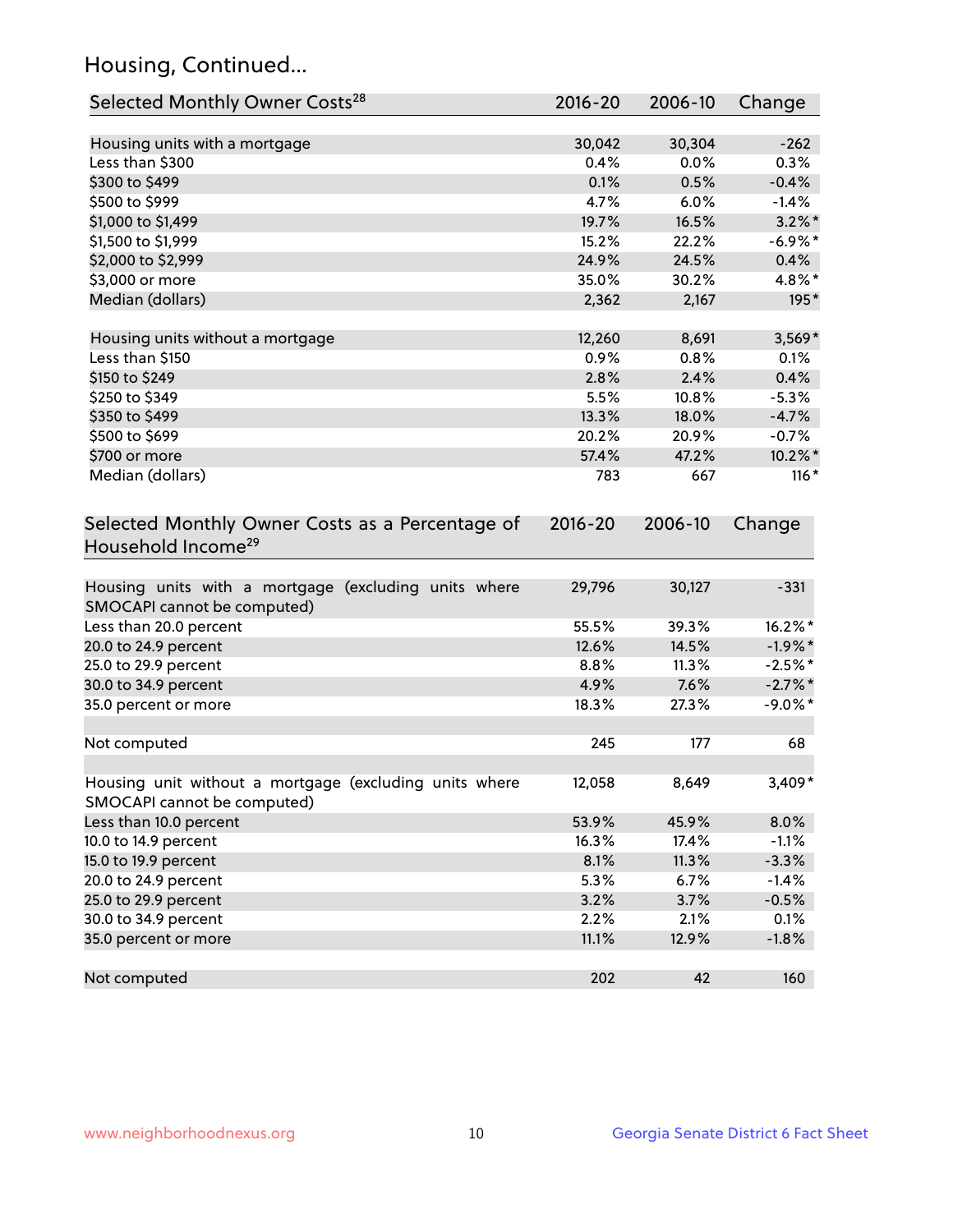## Housing, Continued...

| Gross Rent <sup>30</sup>   | 2016-20 | 2006-10 | Change               |
|----------------------------|---------|---------|----------------------|
|                            |         |         |                      |
| Occupied units paying rent | 39,419  | 33,438  | 5,981*               |
| Less than \$200            | 0.4%    | 0.9%    | $-0.6%$              |
| \$200 to \$499             | 2.5%    | 3.4%    | $-1.0\%$             |
| \$500 to \$749             | 2.0%    | 12.9%   | $-10.9%$ *           |
| \$750 to \$999             | 7.5%    | 37.7%   | $-30.2%$ *           |
| \$1,000 to \$1,499         | 48.6%   | 36.4%   | 12.1%*               |
| \$1,500 to \$1,999         | 27.8%   | 5.9%    | $21.8\%$ *           |
| \$2,000 or more            | 11.4%   | 2.7%    | $8.7\%$ <sup>*</sup> |
| Median (dollars)           | 1,392   | 1,174   | $219*$               |
|                            |         |         |                      |
| No rent paid               | 634     | 838     | $-204$               |
|                            |         |         |                      |

| Gross Rent as a Percentage of Household Income <sup>31</sup>                   | $2016 - 20$ | 2006-10 | Change     |
|--------------------------------------------------------------------------------|-------------|---------|------------|
|                                                                                |             |         |            |
| Occupied units paying rent (excluding units where GRAPI<br>cannot be computed) | 38,736      | 32,660  | $6,075*$   |
| Less than 15.0 percent                                                         | 14.8%       | 15.2%   | $-0.4%$    |
| 15.0 to 19.9 percent                                                           | 17.1%       | 14.3%   | $2.8\%$ *  |
| 20.0 to 24.9 percent                                                           | 15.9%       | 13.2%   | $2.7\%$ *  |
| 25.0 to 29.9 percent                                                           | 12.0%       | 13.8%   | $-1.7%$    |
| 30.0 to 34.9 percent                                                           | 9.2%        | 7.4%    | $1.9\%$    |
| 35.0 percent or more                                                           | 30.9%       | 36.1%   | $-5.2\%$ * |
|                                                                                |             |         |            |
| Not computed                                                                   | 1,318       | 1,616   | $-298$     |

## Transportation

| Commuting to Work <sup>32</sup>           | 2016-20 | 2006-10 | Change     |
|-------------------------------------------|---------|---------|------------|
|                                           |         |         |            |
| Workers 16 years and over                 | 103,569 | 87,253  | 16,316 *   |
| Car, truck, or van - drove alone          | 76.0%   | 79.0%   | $-3.0\%$ * |
| Car, truck, or van - carpooled            | 4.4%    | 7.5%    | $-3.0\%$ * |
| Public transportation (excluding taxicab) | $1.6\%$ | $3.8\%$ | $-2.1\%$ * |
| Walked                                    | 1.3%    | 1.8%    | $-0.5%$    |
| Other means                               | 2.6%    | $1.4\%$ | $1.3\%$ *  |
| Worked at home                            | 14.0%   | 6.6%    | $7.4\%$ *  |
|                                           |         |         |            |
| Mean travel time to work (minutes)        | 25.8    | 24.1    | $1.7*$     |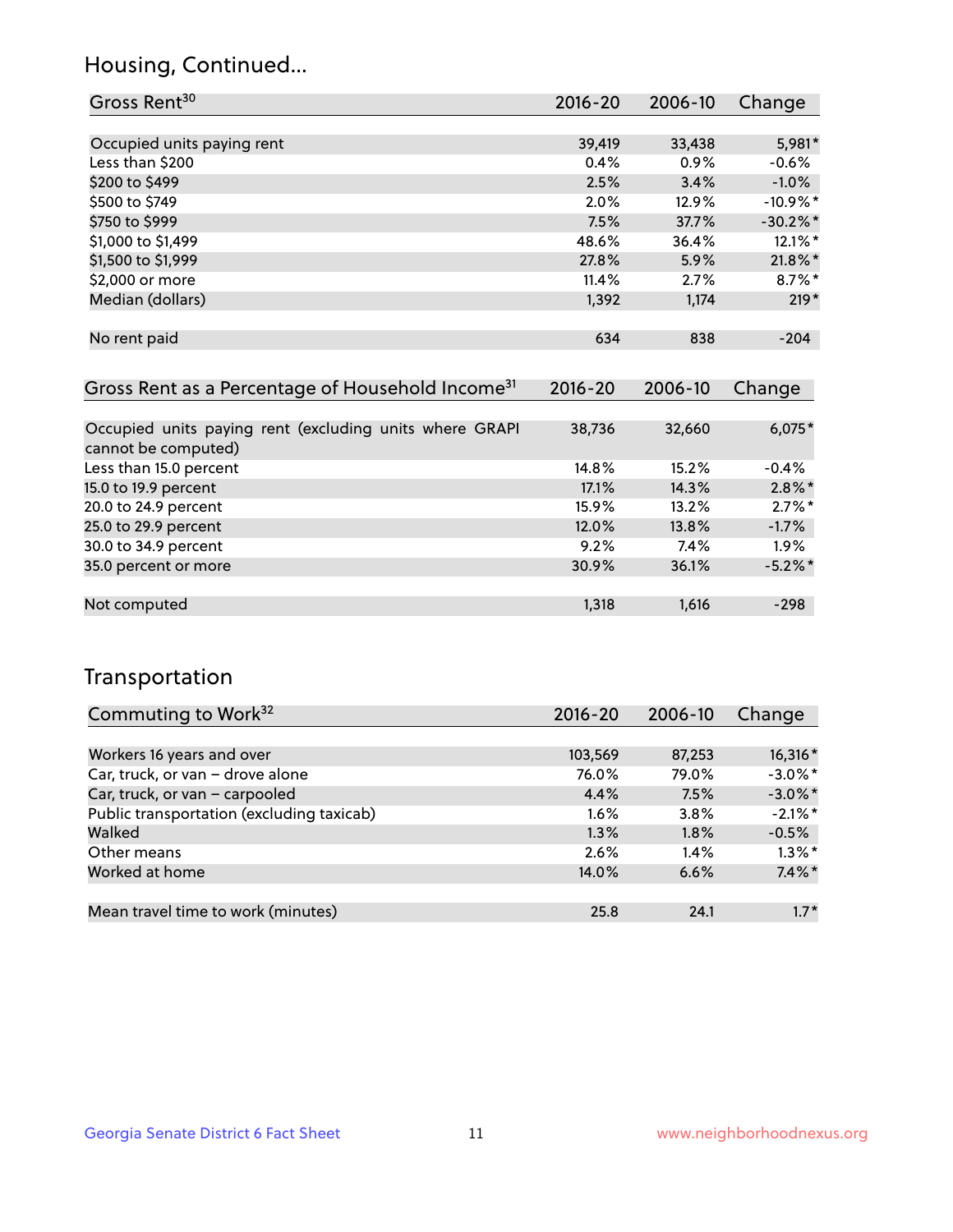## Transportation, Continued...

| Vehicles Available <sup>33</sup> | $2016 - 20$ | 2006-10 | Change    |
|----------------------------------|-------------|---------|-----------|
|                                  |             |         |           |
| Occupied housing units           | 82,355      | 73,271  | $9,084*$  |
| No vehicles available            | 5.2%        | 6.3%    | $-1.1%$   |
| 1 vehicle available              | 42.1%       | 44.1%   | $-2.1%$   |
| 2 vehicles available             | 40.5%       | 37.3%   | $3.2\%$ * |
| 3 or more vehicles available     | 12.3%       | 12.3%   | $-0.1%$   |

#### Health

| Health Insurance coverage <sup>34</sup>                 | 2016-20 |
|---------------------------------------------------------|---------|
|                                                         |         |
| Civilian Noninstitutionalized Population                | 180,274 |
| With health insurance coverage                          | 92.0%   |
| With private health insurance coverage                  | 82.9%   |
| With public health coverage                             | 18.4%   |
| No health insurance coverage                            | 8.0%    |
| Civilian Noninstitutionalized Population Under 19 years | 36,512  |
| No health insurance coverage                            | 5.4%    |
| Civilian Noninstitutionalized Population 19 to 64 years | 119,283 |
| In labor force:                                         | 101,622 |
| Employed:                                               | 98,217  |
| With health insurance coverage                          | 91.5%   |
| With private health insurance coverage                  | 90.2%   |
| With public coverage                                    | 2.0%    |
| No health insurance coverage                            | 8.5%    |
| Unemployed:                                             | 3,404   |
| With health insurance coverage                          | 70.2%   |
| With private health insurance coverage                  | 60.7%   |
| With public coverage                                    | 12.4%   |
| No health insurance coverage                            | 29.8%   |
| Not in labor force:                                     | 17,662  |
| With health insurance coverage                          | 84.6%   |
| With private health insurance coverage                  | 74.8%   |
| With public coverage                                    | 13.4%   |
| No health insurance coverage                            | 15.4%   |